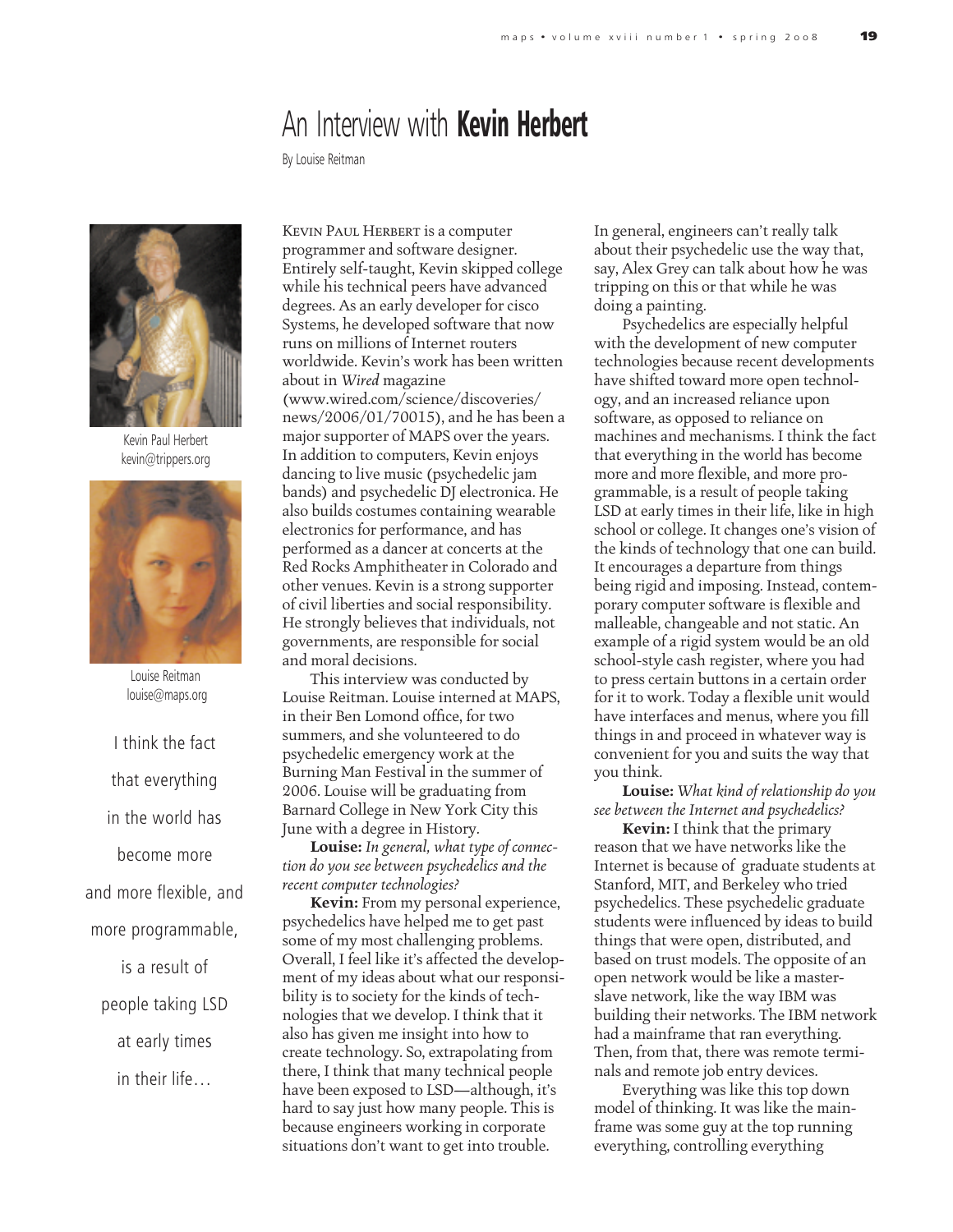underneath it—as opposed to the networks that we use now (called peer-topeer networks) in which all the machines creating the network are essentially equal. Like in IBM-style networks you didn't have computers at each location talking to one another. Now it's a mesh of everything talking to everything. So, I think the reason that the world has embraced open networks, and has given up centralized, hierarchical control, is from psychedelic inspiration.

**Louise:** *How have psychedelics influenced your work in particular?*

**Kevin:** LSD showed me a lot about myself. It's helped me feel comfortable making the decisions that I thought were appropriate. Like, I think that LSD helped me realize my desire to skip college, and it contributed to my confidence in following through with that. In a technical context I've seen solutions that otherwise evaded me. I've had specific situations where I've had a really complex problem that I've spent weeks looking at—then I would end up having a psychedelic experience, like tripping on LSD while seeing the Grateful Dead, and I would have it figured out. I remember seeing a BBC-Discovery Channel production series in 1997 that talked about how some of the electrical engineering students at Stanford were given LSD. They said they could visualize the electron flow through the circuit, and it gave them the ability to really think about it visually.

So, I think that LSD can help you out of these problems you've been wrapping your mind around for weeks. It can give you a fresh perspective on a problem that's so complex that it's not good enough to try to explain it to a coworker or something else. I also think LSD can be your best honed career advisor. I made my decision to leave the first firm I worked for, DECK, and work for cisco Systems, while I was seeing the Grateful Dead on acid in 1989. The experience gave me the insight to see the writing on the wall—that the technology DECK was behind was not going to be the one to win in the marketplace, and they were really looking at the world in an old school way. So LSD has lead me into states of mind where I'm able to make important life changes.

**Louise:** *What do you think the future*

## *holds in store for technology?*

**Kevin:** I think that we are at a crossroads, where what happens with technology depends on the decisions that people make. Right now, the growth of all of the computer networking is making outsourcing very easy. [Outsourcing is the arrangement in which one company provides services for another company that could also be or usually have been provided in-house.] That's why we have all these call centers in Bangalore. The world is being reshaped by this technology export. I think that right now, as a society, as we contemplate issues like the ones being debated in the Senate right now concerning wiretapping, and immunity for telephone companies, the direction that technology takes is going to depends upon our relationship with technology and our relationship with ideas of what are our liberties.

I think that psychedelics, like LSD, are caught right in the middle of that battle. Sasha Shulgin has this notion of cognitive liberty that says that you own your own body, you own your brain, you have freedom of thought—so why don't we have the legal right to use LSD? These are the same issues that are occurring in technology. What represents our freedom? What represents what the government is allowed to regulate, and for what reason?

John Barlow, a psychedelic luminary who wrote lyrics for the Grateful Dead and founded the Electronic Frontier Foundation, wrote this article in the late 1980s called "Crime and Puzzlement." In this essay he compares the present time on the Internet with the American "Wild West" before the Law had moved in before the marshals and sheriffs and everything else had moved in. At this past year's Burning Man, the theme was "utopia versus dystopia." I think of technology and the Internet, and I could go either way.

People being able to work anywhere in the world is one choice. The other choice is jobs will travel anywhere in the world, where people will be paid the least to do them, because where you are won't matter—which might mean that your boss may see you all the time, or it might mean it just doesn't matter. No one will care

I think that the primary reason that we have networks like the Internet is because of graduate students at Stanford, MIT, and Berkeley who tried psychedelics.